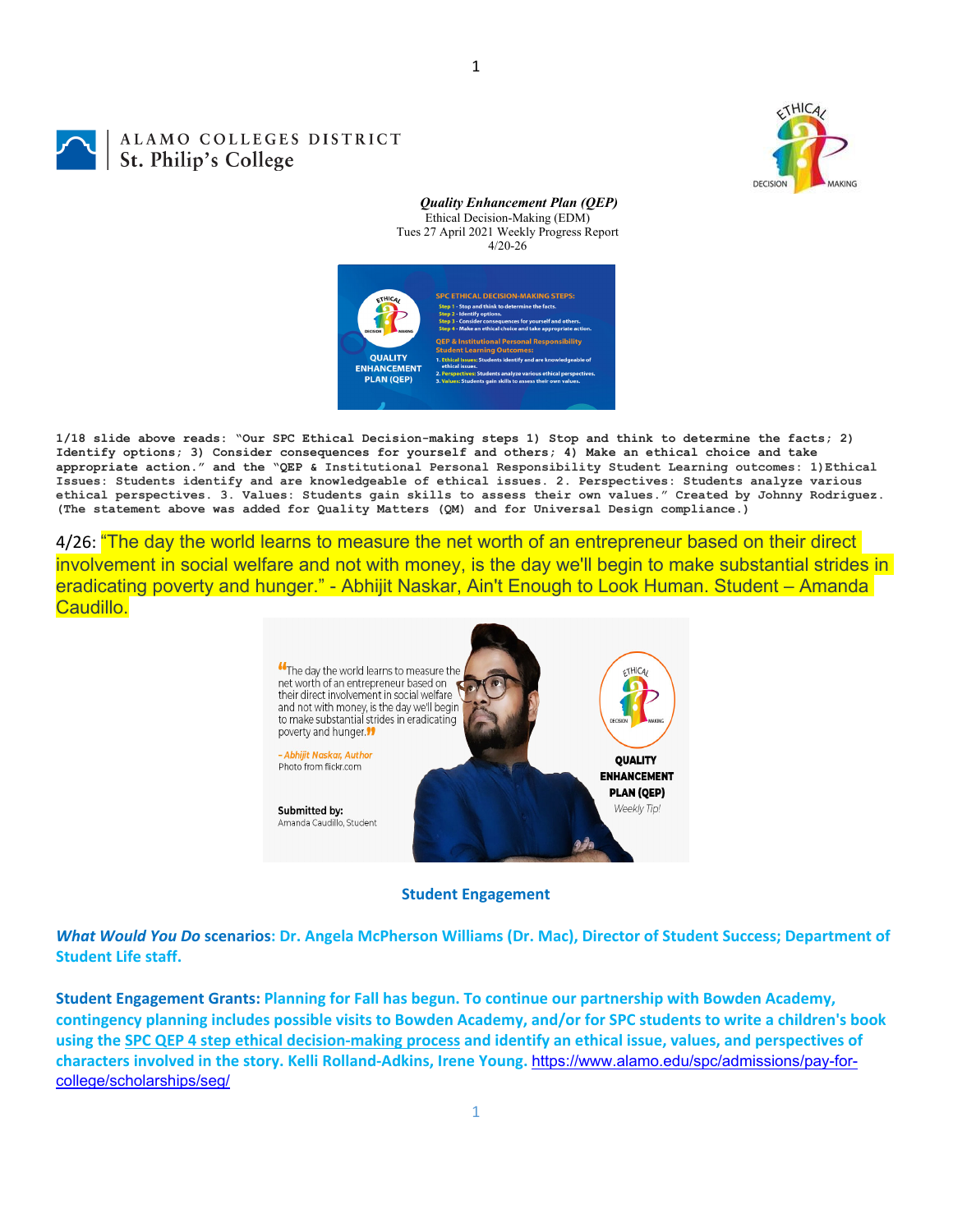**Community outreach: Early College and Dual Credit High school presentations**

**Lytle High school: hosted by Ms. Ana Ginter, Plumbing instructor**

**Monday 4/26 Online presentation:** https://www.loom.com/share/0ee25d0055a24b7ca781b4b700b13b01 **Liz Castillo.**

| 卷 6 April 2021 - Loom Recording X +<br>N Home - alamo.edu<br>$\times$               |                                                                                          |                                            | $\times$<br>$\Box$        |
|-------------------------------------------------------------------------------------|------------------------------------------------------------------------------------------|--------------------------------------------|---------------------------|
| $\mathcal{C}$<br>● loom.com/share/0ee25d0055a24b7ca781b4b700b13b01<br>$\rightarrow$ |                                                                                          | ☆                                          | Θ<br>E                    |
| <b> 卷 loom</b>                                                                      |                                                                                          | 也<br>Sign In @ 3 views<br>Share            | <b>Get Loom for Free</b>  |
| Ħ                                                                                   | <b>ALAMO COLLEGES DISTRICT</b><br>St. Philip's College<br>Quality Enhancement Plan (QEP) |                                            |                           |
|                                                                                     |                                                                                          |                                            |                           |
| 豹、心、中<br>D                                                                          | 0:20/8:44                                                                                | $\Box$ $\blacksquare$ $\Box$<br>$1 \times$ |                           |
| 800H44<br>□ Comment                                                                 |                                                                                          |                                            |                           |
| 6 April, 2021 - Loom Recording                                                      |                                                                                          |                                            |                           |
| Ω<br>$\Box$<br>Ŧ<br>w<br><b>10</b>                                                  |                                                                                          | Links Desktop $\sim$ 900 (6.4%)            | 2:25 PM<br>F.<br>4/6/2021 |

**Alamo Heights High school: hosted by Mr. David Foss, English instructor**

**Thursday 4/22, 1 pm, 15 students. Dr. Manzo Thursday 4/22, 1:35 pm, 16 students. Dr. Manzo.**

> **Karen Wagner High school, Judson ISD hosted by Connie Martinez, Early Childhood Development Education instructor**

**Thursday 4/22, 1:35 pm, 16 students. Michael Gershman.**

### **Community Awareness: Advisory Boards**

**Histology Advisory: Wednesday 21 April, 3 pm. Lucila Escobedo, Histology Technician, Program Director. Participants included representatives from Corepath; SAAMC; Pathology Labs: Precision and Reference; hospitals: University; Christus Health Children's; Methodist (Main); Metropolitan; Corepath and SAAMC. 8 participants. Dr. Manzo. Occupational Therapy Assistant Advisory: Wednesday 21 April, 5:30 pm. Kathryn Freeman, Master of Occupational Therapy, Program Director; Dean Jessica Cooper. 16 participants. Dr. Manzo.** Vision Care Technology Advisory: Monday 26 April, 4 pm. Dr. Syed Parvez, Program Director; Sonia Gentry, Clinical

**Coordinator; 13 participants. Dr. Manzo**

**Upcoming Tasks, Events, and Initiatives**

**SAISD College and Career Military Readiness: Wednesday 28 April. Sara Arriaga, Ashlyn Barrientes, Yvonne Benton, Krystal Cantu, Andrew Cervantes, Jerry Cheatom, Douglas Darden, Tamara Ford, Sandra Garza, Fred**